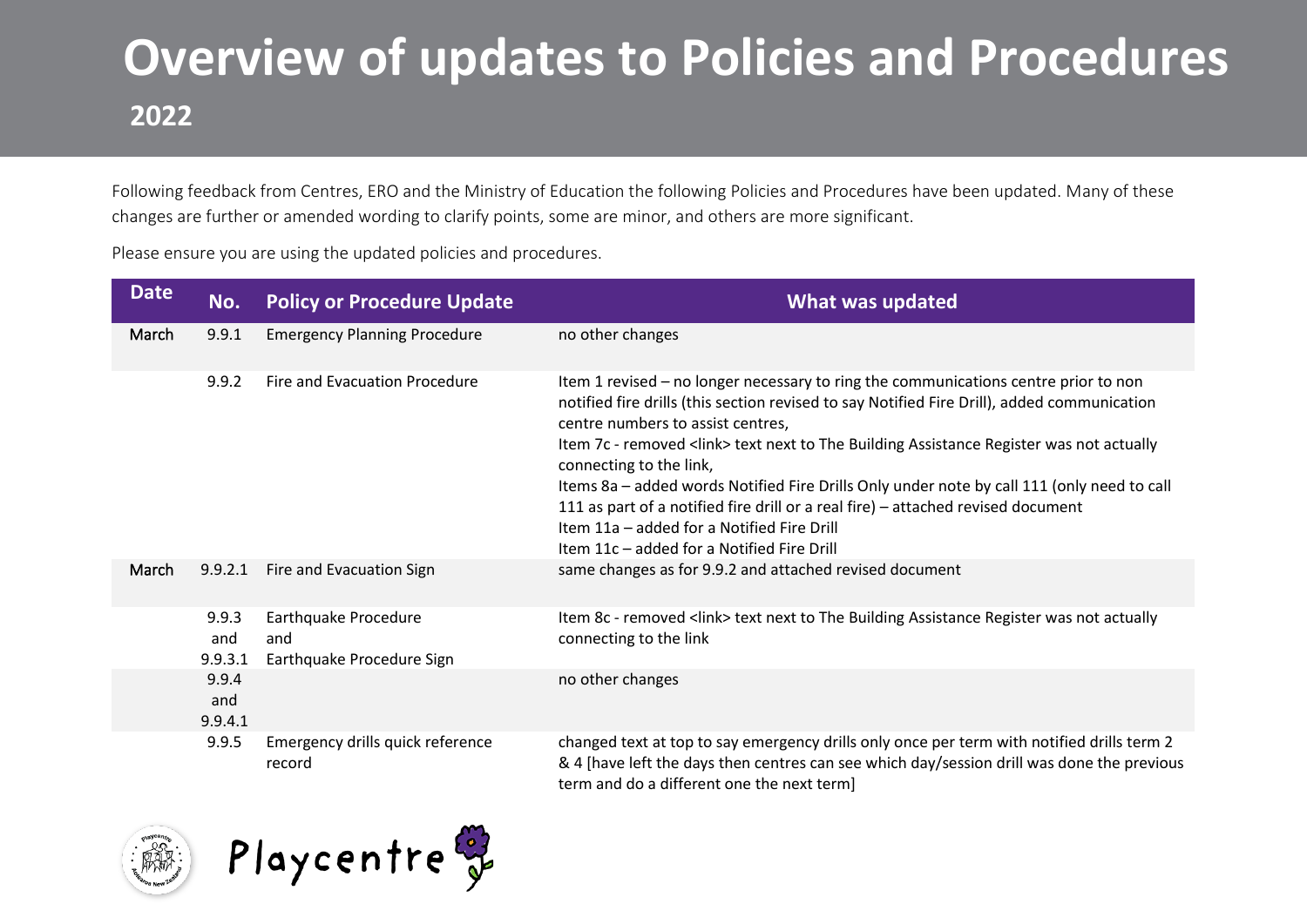## **Overview of updates to Policies and Procedures**

#### **2022**

|             | 9.9.7                   | FENZ - Evacuation Report                                                             | updated with latest from FENZ website - only change was to the address at the top                                                                               |
|-------------|-------------------------|--------------------------------------------------------------------------------------|-----------------------------------------------------------------------------------------------------------------------------------------------------------------|
|             | 4                       | <b>Curriculum and Assessment</b>                                                     | Slight language changes to reflect change in practice and more inclusive language<br>Recommend printing full policy if centre keeps a hard copy version         |
|             | 5                       | <b>Communications and Media</b>                                                      | No changes                                                                                                                                                      |
|             | 14,<br>14.1 &<br>14.1.1 | Complaint Resolution policy, procedure<br>and sign                                   | Updated to reflect new role titles<br>Recommend printing full policy if centre keeps a hard copy version.<br>Procedure and Sign will need printing for the wall |
|             |                         | <b>JUNE</b>                                                                          |                                                                                                                                                                 |
| <b>JUNE</b> | $\overline{7}$<br>7.1.1 | <b>Child Protection</b><br><b>Contents Child Protection</b>                          | Privacy Act 2020 added to Reference box<br>No change                                                                                                            |
|             | 7.1.2                   | <b>Child Protection Procedure</b>                                                    | 1.10 last sentence amended to reflect legislative change, 'police vet must be obtained<br>BEFORE beginning work'<br>Job titles updated                          |
|             | 7.1.3<br>&<br>7.1.3.1   | Child Protection Response Flowchart<br>& Child Protection Response Flowchart<br>Sign | Job titles updated                                                                                                                                              |
|             | 7.1.4                   | <b>Child Protection Record Form</b>                                                  | Privacy Act reference updated from 1993 to 2020                                                                                                                 |
|             | 7.2.1                   | <b>Safety Checking Procedure Contents</b>                                            | Updated to replace 7.2.4 with a link                                                                                                                            |
|             | 7.2.2                   | <b>Safety Checking Procedure</b>                                                     | Updated to reflect current procedure - Recommend printing whole procedure if kept in<br>hard copy                                                               |
|             | 7.2.3a<br>&             | Safety Checking New Applicant Form                                                   | Revised process and new forms.                                                                                                                                  |
|             | 7.2.3 <sub>b</sub>      | Safety Checking Renewal Form                                                         |                                                                                                                                                                 |